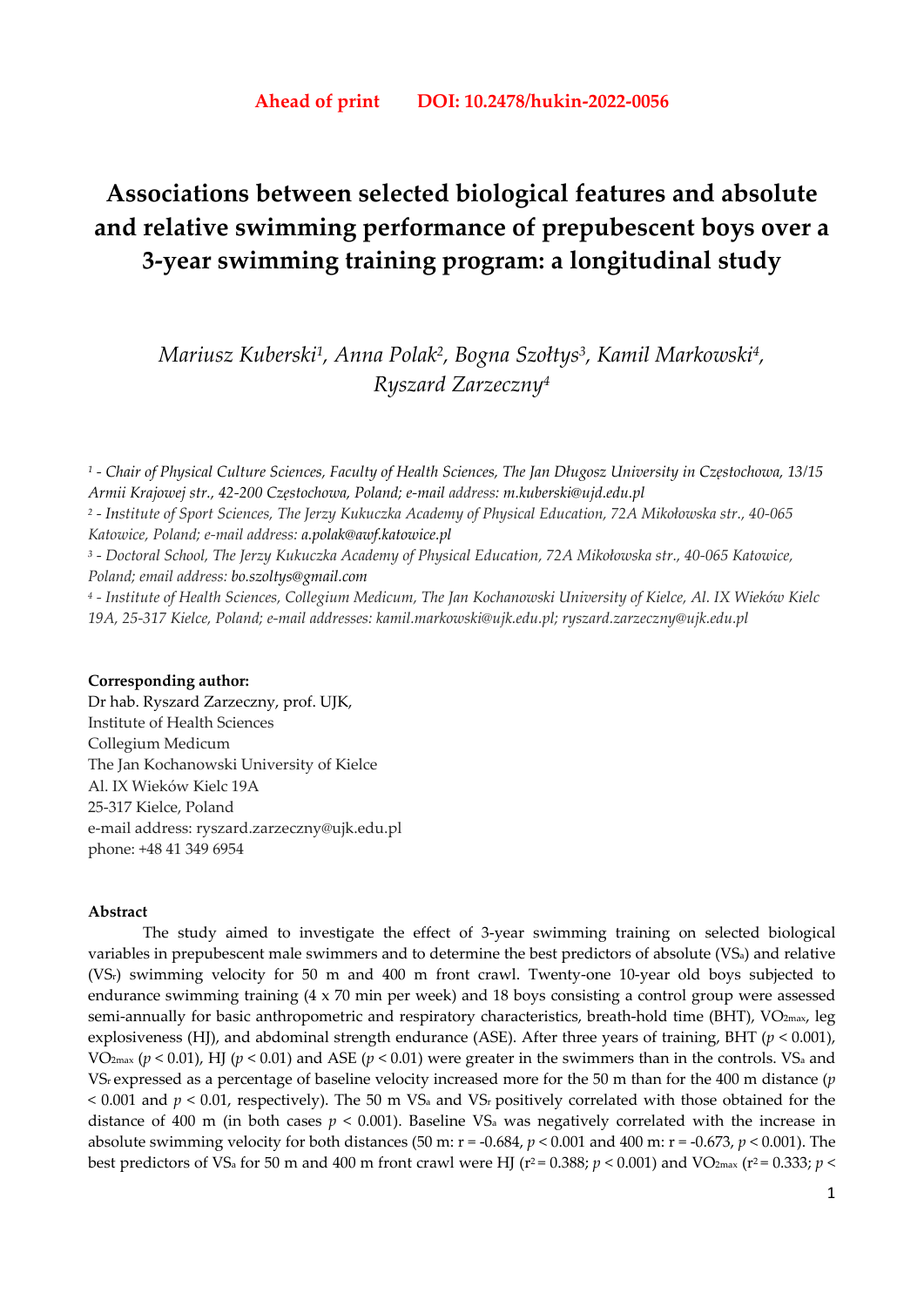0.001), respectively. The key predictors of VS<sub>r</sub> for both distances were age (50 m;  $r^2 = 0.340$ ,  $p < 0.001$  and 400 m: r2 = 0.207, *p* < 0.001) and, after excluding it from analysis, HJ (50 m: r2 = 0.176, *p* < 0.001 and 400 m: r2 = 0.104,  $p < 0.001$ ). These results suggest that regardless of prepubescent boys' initial abilities and exercise capacity, improvement in their swimming performance mainly depends on increases in power and neuromuscular coordination.

**Key words:** swimming performance, relative swimming velocity, physical capacity, prepubescent boys, longitudinal study.

# **Introduction**

Competitive swimming is a sport with the greatest number of Olympic events. In addition to consisting of four different swimming styles (front crawl, backstroke, butterfly, and breaststroke), swim distances range from 50 to 1500 m. Therefore, to be successful in competitive swimming, not only a high level of aerobic and anaerobic capacity as well as motor abilities (endurance, strength, power), but also specific somatic characteristics are required (Geladas et al., 2005; Jürimäe et al., 2007; Rejman et al., 2018). Unfortunately, sports clubs select future competitive swimmers from among children as early as aged 10 (Sousa et al., 2012), usually based on specific anthropometric criteria (low body mass, high body height, etc.) and physiological criteria (high aerobic and anaerobic capacity) (Rejman et al., 2018). These characteristics correlate significantly with the performance of adult swimmers, but in children they do not always translate into their swimming performance (Poujade et al., 2002). The reason for this can be twofold: 1) differences in the biological development of children, and 2) differences in their initial swimming skills and fitness. It is worth mentioning that in many cases the associations between biological variables and athletic performance come from cross-sectional studies (e.g., Geladas et al., 2005; Jürimäe et al., 2007; Saavedra et al., 2010), which assume that observing subjects of different ages in the same period and same-age over an extended period (3 years), would give similar results. Considering that children, especially those aged 10-12 years, tend to develop at an individual rate, the results of cross-sectional studies are prone to inaccuracies. To the best of our knowledge, there are no studies evaluating changes in the correlations between the biological characteristics of prepubescent swimmers and their performance over several years and comparing them with non-athlete controls with the same swimming background.

Regarding initial swimming skills and initial fitness of young swimmers as a likely cause of the discrepancies between their physical and somatic characteristics and swimming performance, the significance of the association between initial fitness and the effect of physical training is indicated by many authors. For instance, appropriate training can increase maximal oxygen uptake in persons with low  $VO_{2max}$ by a much greater margin than in trained or physically active subjects (Skinner et al., 2001). Analogously, swimming training may have a smaller effect on children with a high initial somatic or fitness level than those who start from a lower level. What seems to support this hypothesis is the fact that the screening process for competitive swimming tends to focus on the aforementioned characteristics of future athletes*.* It is, therefore, not known whether, in the absence of a screening, the improvement in swimming performance (absolute and relative swimming velocities) and the contributions from biological characteristics that frequently develop at a different rate are the same as reported by cross-sectional studies investigating relationships between prepubescent children's biological characteristics and their absolute swimming performance (Geladas et al., 2005; Jürimäe et al., 2007; Saavedra et al., 2010).

Given the above findings and the paucity of pertinent studies, this investigation was designed: 1) to assess the effect of 3-year endurance swimming training on selected biological characteristics of prepubescent boys recruited for competitive swimming without preselection; 2) to determine which of the characteristics are the best predictors of absolute and relative velocity for 50 m and 400 m front crawl.

### **Methods**

#### *Participants*

 Thirty-nine boys volunteered to participate in the study. All of them had basic swimming skills, as they had two swimming lessons of 45 min per week in grades 1-3 of the primary school as part of their physical education program. Twenty-one of them, who were recruited by swimming sports clubs at the end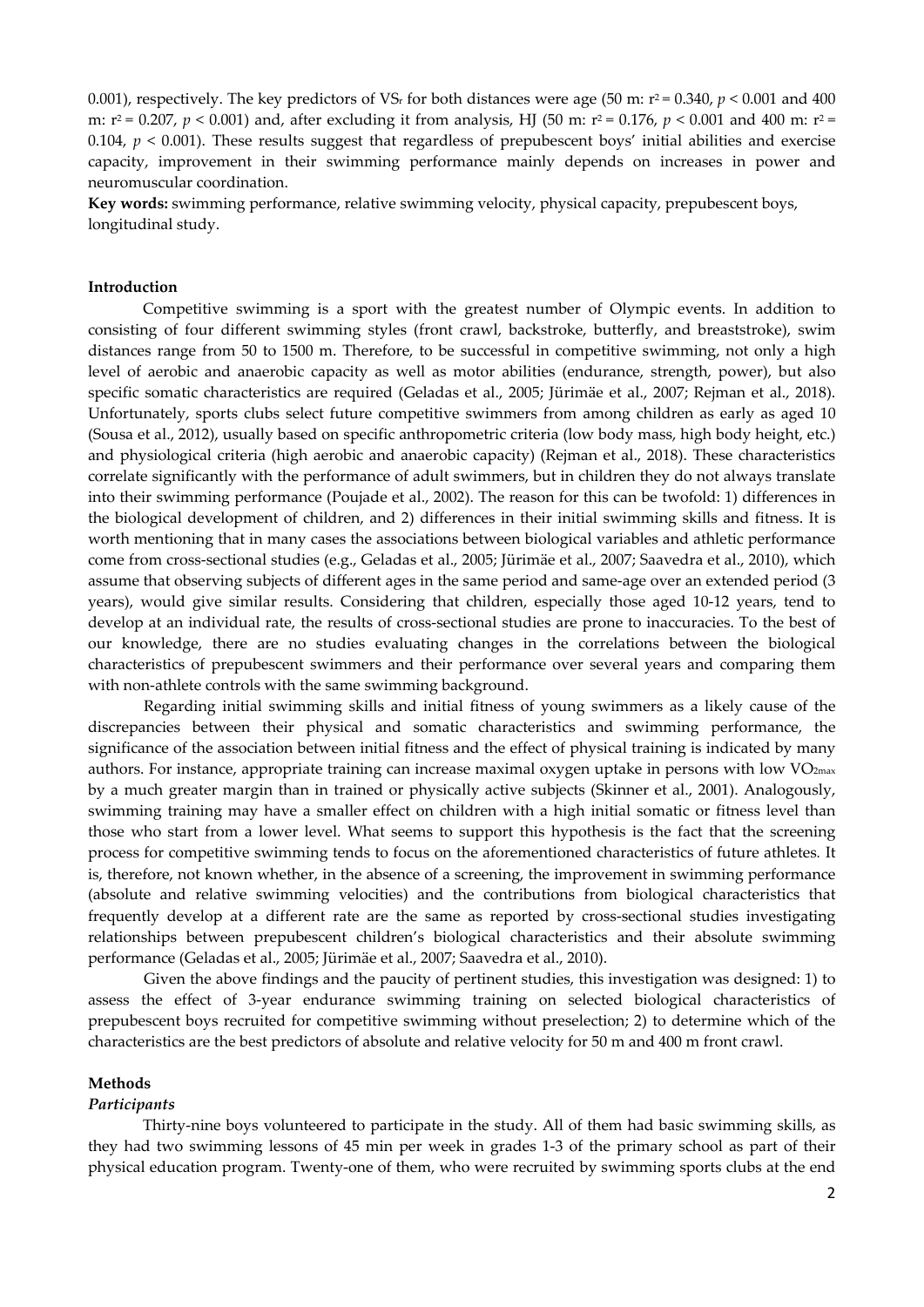of the third grade without any selection criteria, formed the experimental group. The other boys  $(n = 18)$ , comparable with those in the experimental group in terms of age and body mass, were included in the control group. Unlike the experimental (swimming) group boys who trained in sports clubs over the study period (spanning grades 4-6), the control group did not participate in any additional physical activity. Both groups had standard physical education classes (on land) at school.

The maturity offset (MO) of the participants was calculated based on their age and body height according to the formula proposed by Moore et al. (2015). The characteristics of the study participants are presented in Table 1.

 The boys and their parents were informed about the purpose and methodology of the study and gave written consent to participate in it, as required by the Declaration of Helsinki. The protocol of the study was approved by the Bioethics Committee.

# *Design and Procedures*

Testing and measurements were performed every 6 months (April, October) between 8 and 12 in the morning over a period of 3 years. Anthropometric and respiratory variables were measured in the lab and the motor ability tests were carried out in the gym. Participants' resting heart rate (HRrest) was measured in the lab after they rested for 15 minutes in a sitting position (to avoid potential confounders such as previous exertion, brisk walking or anxiety) by palpating the carotid artery and taking a pulse count for 15 s and multiplying the result by 4. Body mass and height that were measured with accuracy of 0.1 kg and 0.5 cm, respectively (WPT 150,0; RadWag; Poland), were used to calculate participants' body mass indexes (BMI) by dividing body mass by the square of the body height (in meters). Heart rate was measured in a sitting position by pulse palpation after 15 min of rest (HRrest). Body fat content was assessed from skinfold measurements (Harpenden, M2 TOP, Käfer, Germany) using a formula proposed by Slaughter et al. (1988). Vital capacity (VC) and forced expiratory volume in the first second (FEV1) were determined with a VF-S spirometer (PELAB, Poland). The breath-hold time (BHT) was measured at the peak inspiratory flow after 10 s of hyperventilation. Spirometry was repeated three times at 5 min intervals and the best result was taken for further analysis. Maximum oxygen uptake  $(VO<sub>2max</sub>)$  was estimated from the results of the Maximal Multistage 20-m Shuttle Run Test (Leger et al., 1988). Abdominal muscle strength endurance (ASE) was assessed based on the results (s) of a horizontal scissors test (Chwałczyńska et al., 2017) performed by the participants in a supine position with the lower extremities elevated at an angle of 30 degrees. Explosive strength was determined from the horizontal jump test (HJ). Participants were allowed three attempts and the longest distance measured from the take-off line to the nearest point of contact at landing (back of the heels) was taken for analysis (Geladas et al., 2005). Participants performed one randomly selected test per day with at least one day rest in between.

Swimmers also performed 50 m and 400 m front crawl tests in a 25 m indoor swimming pool in the morning hours. Each test was preceded by a 10-min land warm-up, followed by a warm-up in the pool including a 300 m front crawl swim at low intensity. Having completed the warm-up, participants exited the pool and performed a given test, which started with a jump off the block. Their heart rate ( $HR_{test}$ ) was measured in the pool on test completion to determine exercise intensity. HRtest was also ascertained by palpating the carotid artery, but a pulse count was taken for 10 s and converted to beats per minute.

The training macrocycle was planned in line with the guidelines of the British Swimming Federation for boys aged 9-12 years (Lang and Light, 2010) and consisted of four training sessions of 70 min per week held in the morning. The ratio of aerobic exercises to anaerobic exercises during a session was 80 to 20%. The distances swam by participants in the three years of observation were ca. 1500 m, 2000 m, and 2500 m per session.

#### *Statistical Analysis*

The data were tested for normality of distribution using the Shapiro-Wilk test. In the event distributions were not normal, they were transformed into logarithms for statistical analysis. The statistical significance of differences between variables characterizing the swimmers and the controls was determined using a two-way ANOVA with repeated measures for one factor (time). The swimming tests' results represented by the mean swim velocities were evaluated by one-way ANOVA with repeated measures. When the ANOVAs pointed to the significance of the main effect, the Newman-Keuls post-hoc test was applied. The relative swim velocities recorded during successive tests are presented as percentage increases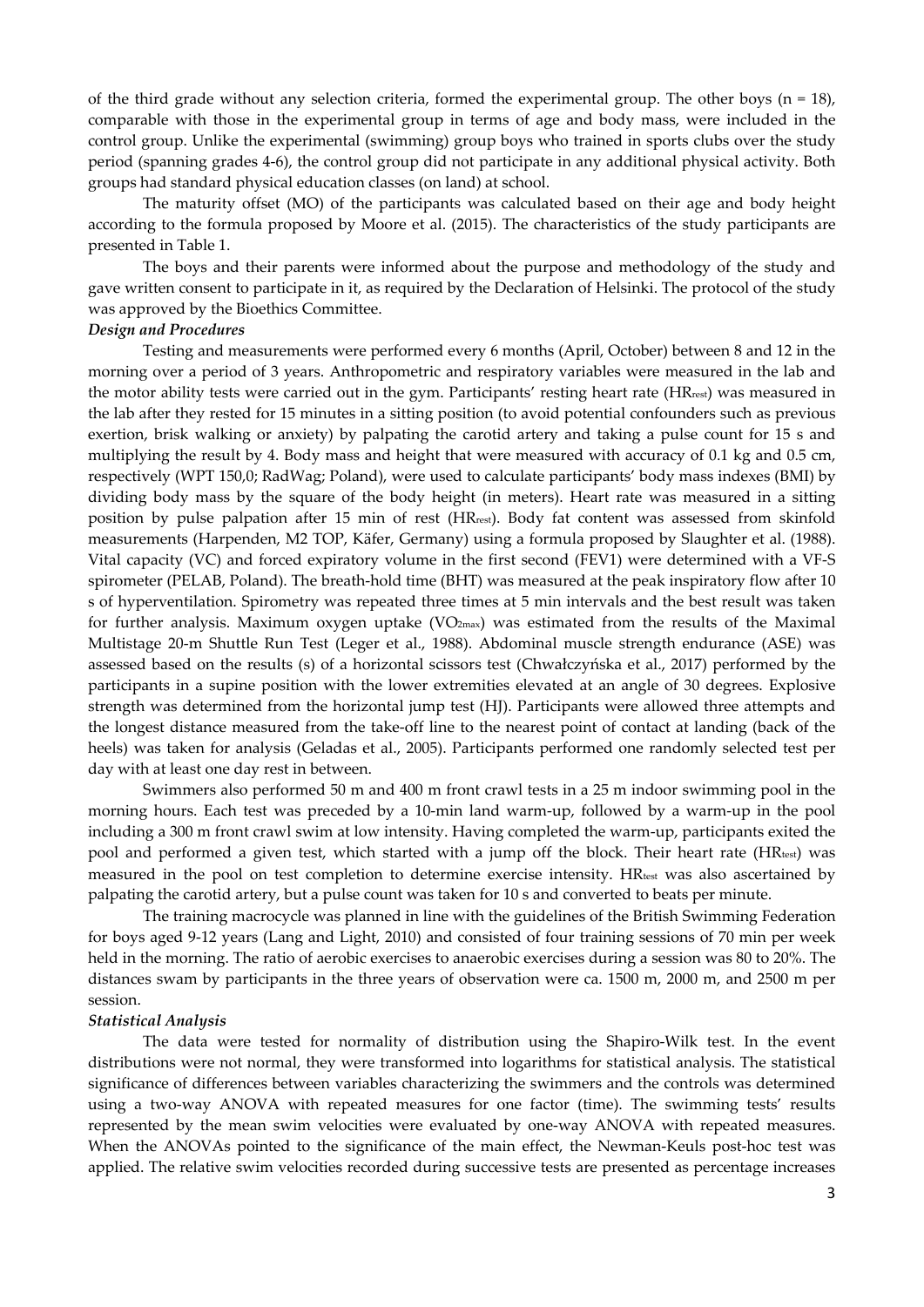from the first measurement (=100%). Using the absolute and relative swim velocities, the slope of linear regression was calculated, where successive measurements corresponded to swim velocities. Betweenvariable correlations were assessed using Pearson's correlation coefficients (r). To prevent type 1 error related to multiple comparisons from occurring, the Benjamini-Hochberg procedure and a False Discovery Rate of 0.1 were used as proposed by McDonald (2014). The contributions from particular variables to the swimmers' performance were estimated by means of a stepwise multiple regression analysis with backward elimination. Only variables which significantly correlated with the dependent variable were included in the analysis. All computations were performed in Statistica 12.0 (Statsoft, Poland). The results are presented as arithmetic means and standard deviations (±SD) or, when their distributions were not normal, as medians (M) and interquartile ranges (IQR). In all cases excluding multiple comparisons (the Benjamini-Hochberg procedure), the level of statistical significance was set at *p* < 0.05.

### **Results**

All participants were prepubescent boys who did not significantly differ at baseline in any variable (Table 1). Within the three years of the study, the values of all variables excluding HRrest showed significant increases (Table 1). The main effect of between-group differences was only significant for BHT, ASE, VO<sub>2max</sub>, and HJ, but the post-hoc analysis demonstrated that only at measurements 4, 5, and 6, the swimmers' BHT was significantly greater (Table 1). Increases in VC ( $p < 0.001$ ), FEV1 ( $p < 0.001$ ), BHT ( $p < 0.001$ ), ASE ( $p <$ 0.001), VO<sub>2max</sub> ( $p < 0.001$ ), and HJ ( $p < 0.001$ ) were also greater in the experimental group. HR<sub>rest</sub> was steadily declining  $(p < 0.05)$  only in the swimmers, while in the controls, greater increases in body fat content were observed (*p <* 0.05) (Table 1).

The one-way ANOVA showed significant differences  $(p < 0.001)$  between mean absolute velocities and between mean relative velocities measured at the six time points for both distances (Table 2). Absolute mean velocities were significantly greater for the 50 m distance than for the 400 m distance at each measurement ( $p < 0.001$ ). Almost the same was observed for relative mean velocities; only at the 3<sup>rd</sup> measurement the difference was not statistically significant  $(p > 0.05)$ . Changes were reflected in the linear regression, of which slope was significantly greater for absolute and relative 50 m swim velocities than for the 400 m distance  $(p < 0.001$  and  $p < 0.01$ , respectively).

Two-way ANOVA pointed out that HR<sub>test</sub> values were not significantly different between the 50 m and 400 m tests (F = 1.0;  $p > 0.05$ ). While HR<sub>test</sub> measurements after each of the 400 m tests showed its values to be similar, the one-way ANOVA found a significant difference in HR<sub>test</sub> values between measurements 2 and  $3 (p < 0.05)$  (Table 2). Absolute swimming velocity measured at baseline was significantly and inversely associated with the slope of linear regression calculated from all velocity measurements during the 50 m test  $(r = -0.684; p < 0.001)$  and the 400 m test  $(r = -0.673; p < 0.001)$ . Also, absolute 50 m swimming velocities were significantly and positively correlated with absolute velocities in the 400 m test ( $r = 0.825$ ;  $p < 0.001$ ). Similar associations were observed for relative swimming velocities ( $r = 0.663$ ;  $p < 0.001$ ). Pearson's correlation coefficients between the biological variables and mean 50 m and 400 m swim velocities corrected for multiple comparisons using the Benjamini-Hochberg procedure are presented in Tables 3 and 4. The only variables which did not significantly correlate with absolute swimming velocities were body fat content (*p* > 0.05) for the 50 m test and body fat content and the BMI for the 400 m test ( $p > 0.05$ ) (Table 3). Relative swimming velocities were significantly correlated with fewer biological variables, namely, age, HJ, BHT, ASE, body fat content, and VO<sub>2max</sub> for the 50 m test, and age, HJ, and percentage body fat for the 400m test (Table 4).

The multiple regression analysis of absolute swimming velocities as dependent variables pointed out that the results of the HJ test and the levels of VO2max were the key biological variables determining swimming velocities in the 50 m and 400 m tests, respectively (Table 5). Considering relative swimming velocities, the most important independent variable for performance in both tests was age (Table 5). Since the study lasted three years, the multiple regression analysis of 50 m and 400 m swimming velocities as dependent variables was also conducted omitting participants' age. Then, the key independent variable determining relative swimming velocities in both tests was the result of the HJ test (Table 5).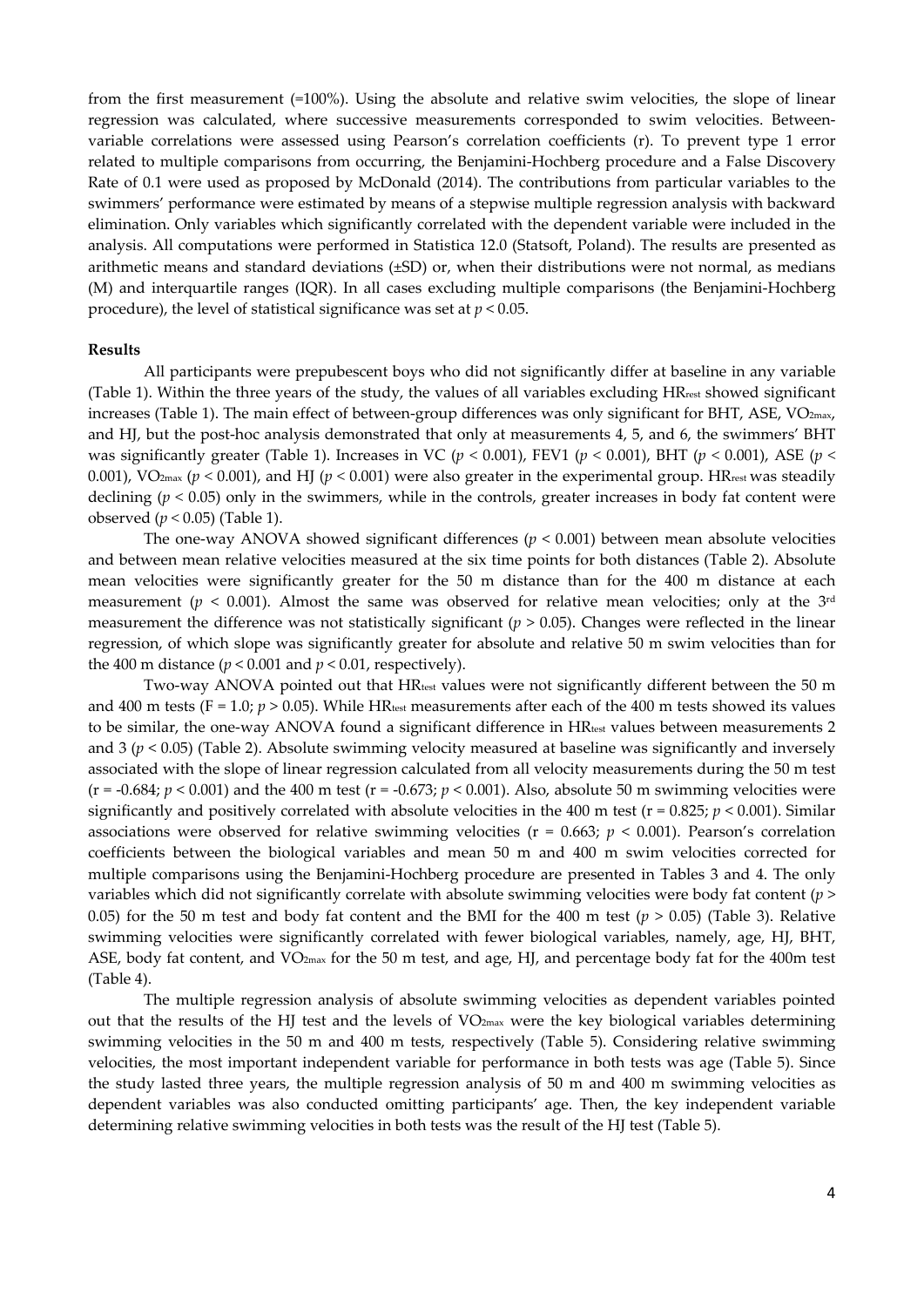#### **Discussion**

 Experimental research naturally tends to use as few variables as possible which might affect their outcome, but the approach is not always feasible. An exception includes studies with children where two factors need to be considered at the same time: the intervention and the process of biological development of the subjects. In this study, a significant difference between the swimmers' and controls' VO<sub>2max</sub> (the main effect of group) was recorded at the end of the study (13.6% vs. 3.1%), even though none of the semi-annual measurements showed the groups to have significantly different VO<sub>2max</sub>. In regard to adults, VO<sub>2max</sub> induced by endurance training tends to range from 15 to 20% of its pre-training value. With respect to the effect of physical training on VO2max in prepubescent children, the results of studies are inconclusive. Investigations into the influence of endurance training on VO<sub>2max</sub> estimate its increase of 5-6% at the most. In studies with a significant training effect, this range rises to 8-10% (Baquet et al., 2003), which is comparable with results obtained in this study. Why physical activity increases prepubescent children' VO<sub>2max</sub> to such a small extent is not clear. The genotype accounts for around 30% of the response to physical training and physical activity and a number of other factors influence remaining 70%. It is argued, however, that although children frequently engage in physical activity, it is neither long nor intense enough to increase their VO2max (Baxter-Jones and Maffulli, 2003). In this study, a significant difference in VO<sub>2max</sub> of the swimmers and the controls was also confirmed by longer breath-holding times in the first group; BHT is known to be significantly associated with aerobic capacity (Cherouveim et al., 2013). Better performance of swimmers on the BHT test has a physiological explanation: swimming requires holding the breath at regular intervals, which results in momentary, recurrent hypoxia. Since physical exercise also significantly increases the production of CO<sub>2</sub> and thus its blood partial pressure, it is possible that swimmers could hold their breath longer because their chemoreceptors (peripheral and/or central) controlling the respiratory function were less sensitive to CO<sub>2</sub> (Trembach and Zabolotskikh, 2017).

 Swimmers also showed greater strength endurance and explosive strength than controls over the course of the study. This finding is consistent with reports pointing to a significant association between muscular strength and power and swimming performance (Crowley et al., 2018; Potdevin et al., 2011). During swimming training sessions, much time is spent on improving the front crawl and back crawl leg action which increases the strength of the abdominal muscles. Because the leg and internal and external pelvic muscles are the primary component of the system propelling a swimmer forward (Roelofs et al., 2017), swim training particularly focuses on the development of these muscle groups in children.

In spite of endurance training, explosive strength of swimmers (as measured by the horizontal jump) also increased and this increase was significantly greater than in controls. This finding is interesting because the available research evidence (Coffey and Hawley, 2017) shows that in adults, a biochemical signaling conflict at the molecular level in muscle cells prevents concurrent training from increasing endurance, strength, and power at the same time. In other words, endurance training alone increases  $VO_{2max}$  while preventing muscle hypertrophy, whereas resistance training works in the opposite direction. There is, however, evidence, that in prepubescent children undergoing concurrent training, strength, power, and endurance increase simultaneously (Alves et al., 2018). This is explained through the fact that in prepubescent children, unlike adults, power and strength increases depend more on neural adaptation (involving, for instance, an increase in the number of activated motor units or changes in the coordination and recruitment thereof) rather than on muscle hypertrophy (Stricker et al., 2020). It is also worth noticing that in training sessions which involve both endurance and resistance exercises,  $VO_{2max}$  increases more when endurance exercises precede resistance exercises, whereas strength gains are greater when resistance exercises are performed first (Alves et al., 2018). Presumably, this mechanism was responsible for the concurrent increases in swimmers' VO2max, endurance strength, and explosive strength in this study, especially considering that anaerobic exercises were also part of the training sessions.

 The multiple regression analysis pointed out that the best predictors of absolute 50 m and 400 m swimming velocities were the results of the HJ test and VO2max, respectively. These results are similar to those obtained by other authors (Geladas et al., 2005; Jürimäe et al., 2007). The finding that VO2max was the predictor of absolute 400 m swimming velocity is not surprising because of the type of swimming training (stressing endurance) and the fact that swimmers took on average 8-11 minutes to complete the 400 m swim, which suggests that much of their energy was derived from aerobic metabolism. The ability of the HJ test to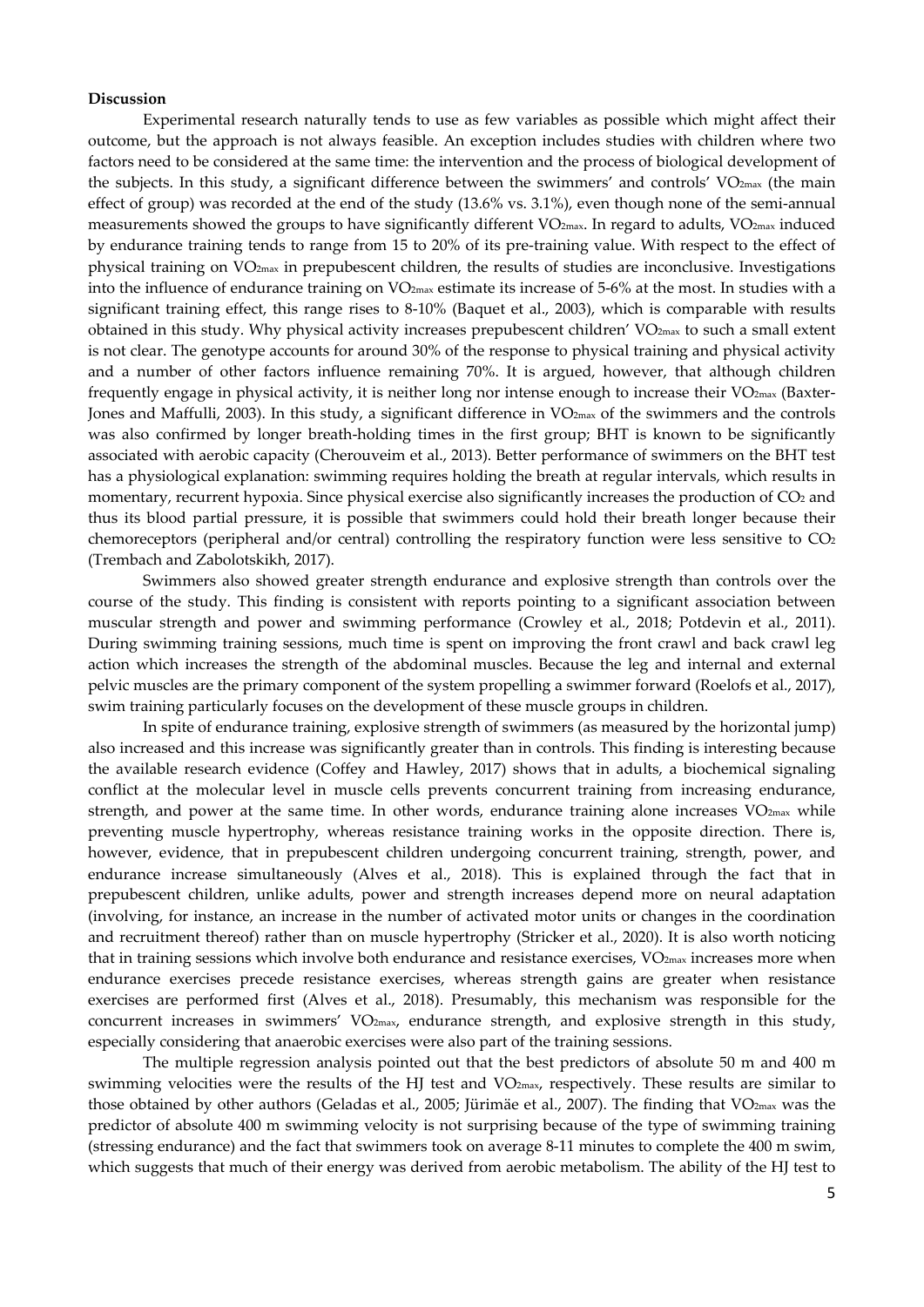predict absolute swimming velocity for the distance of 50 m is quite understandable because it is a sprint distance and the HJ measures explosive strength of the lower extremities (Geladas et al., 2005) that in front crawl may contribute up to 12% of swim propulsion (Ribeiro et al., 2015). As it appears, the high correlation between HJ test results and absolute 50 m swimming velocity was mainly due to the dive off the starting block and the swim turn (Geladas et al., 2005). Given that as much as 30% of total race time may depend on the start (Cossor et al., 1999), it is likely that greater improvements in absolute and relative swimming velocities (the slope of linear regression) in the 50 m test than in the 400 m test were related to the explosive start which is far more important for sprint swimming.

 An interesting finding of this study was the high and positive correlation between the absolute swimming velocities in the 50 m and 400 m tests. A high association between the 100 m and 2000 m swim times was also reported by Meckel et al. (2012) for youth, elite swimmers. Those authors suggested that this might be related to heavy aerobic training (40-50 km per week). As it seems, also in this study, aerobic metabolism may have had a considerable effect on the youth swimmers' exercise capacity. Chia (2006) estimated that in 10-12-year-old boys performing a 30s-anaerobic Wingate test, the aerobic processes might account for as much as 45% of total energy expenditure. Because of the longer duration of the 50 m swimming test in this study (40-50s), the contribution of aerobic energy may have been even greater. This supposition is additionally confirmed by similar heart rates recorded after each test (the main effect of the group,  $F = 0.1$ ;  $p > 0.05$ ). Their levels may appear somewhat low, but maximum heart rates in swimming tend to be ca. 8-10% lower compared with running and cycling (Roels et al., 2005). It is thought that the swimmers' HR increases less than the dry-land athletes' HR because of the horizontal position of the swimmer, water pressure, and the "dive reflex" (Roels et al., 2005).

 An important aspect of this study is the analysis of relative swimming velocities of prepubescent boys over a period of 3 years. To our knowledge, it is the first study that examines their changes over such a long time period. The relationship between athlete's age and performance is highlighted in many studies (Jürimäe et al., 2007; Saavedra et al., 2010), but none of them analyzed factors responsible for the improvement of relative performance of prepubescent swimmers. This is quite understandable because their main purpose was to determine factors which best correlated with absolute swimming performance and could be used by the sports clubs to identify children with the greatest potential for competitive swimming. It is, however, important to note that according to the widely-used long-term athlete development strategy (LTAD) (Lang and Light, 2010), which was used as a planning framework also for training described in this study, swimming training for children should ensure an appropriate balance between skill development and performance development, which cannot be assessed without analyzing improvements in their swimming performance.

The finding that chronological age is the most important determinant of relative swimming velocity in the 50 m and 400 m tests made in this study is, to an extent, supported by the results of other studies. Alshdokhi et al. (2020) suggested a similar increase in swimming performance for backstroke swimmers in the same age group. Saavedra et al. (2010) found, after analyzing anthropometric, general, and special fitness variables and swimming techniques, that in peri-pubescent male swimmers (mean age of 13.6 years), chronological age was the most significant predictor of swimming performance. The probability that the results of this study are influenced by a different rate of biological development of its participants (earlymaturers perform better than on-time and late maturers) is very low because of the negative correlation between their swimming velocity at baseline and its increases recorded over the course of the study (the slope of linear regression).

After age was removed from the multiple regression model with relative swimming velocity as the dependent variable, the result of the HJ test result became the key predictor of swimming velocities in the 50 m and 400 m tests. The exact reason for this change is not clear. Given, however, that an increased rate of performance progress of athletes, including swimmers, during adolescence is frequently related to their somatic and physiological maturity (Beunen and Malina, 1988), it seems that the maturation of the swimmers' (and controls') neuromuscular system improving their performance in the HJ test best explains the improvement in swimming performance of the studied boys.

 The general conclusion from this longitudinal study is that 3-year endurance swimming training improved aerobic capacity, endurance, and explosive strength of prepubescent boys. The best predictors of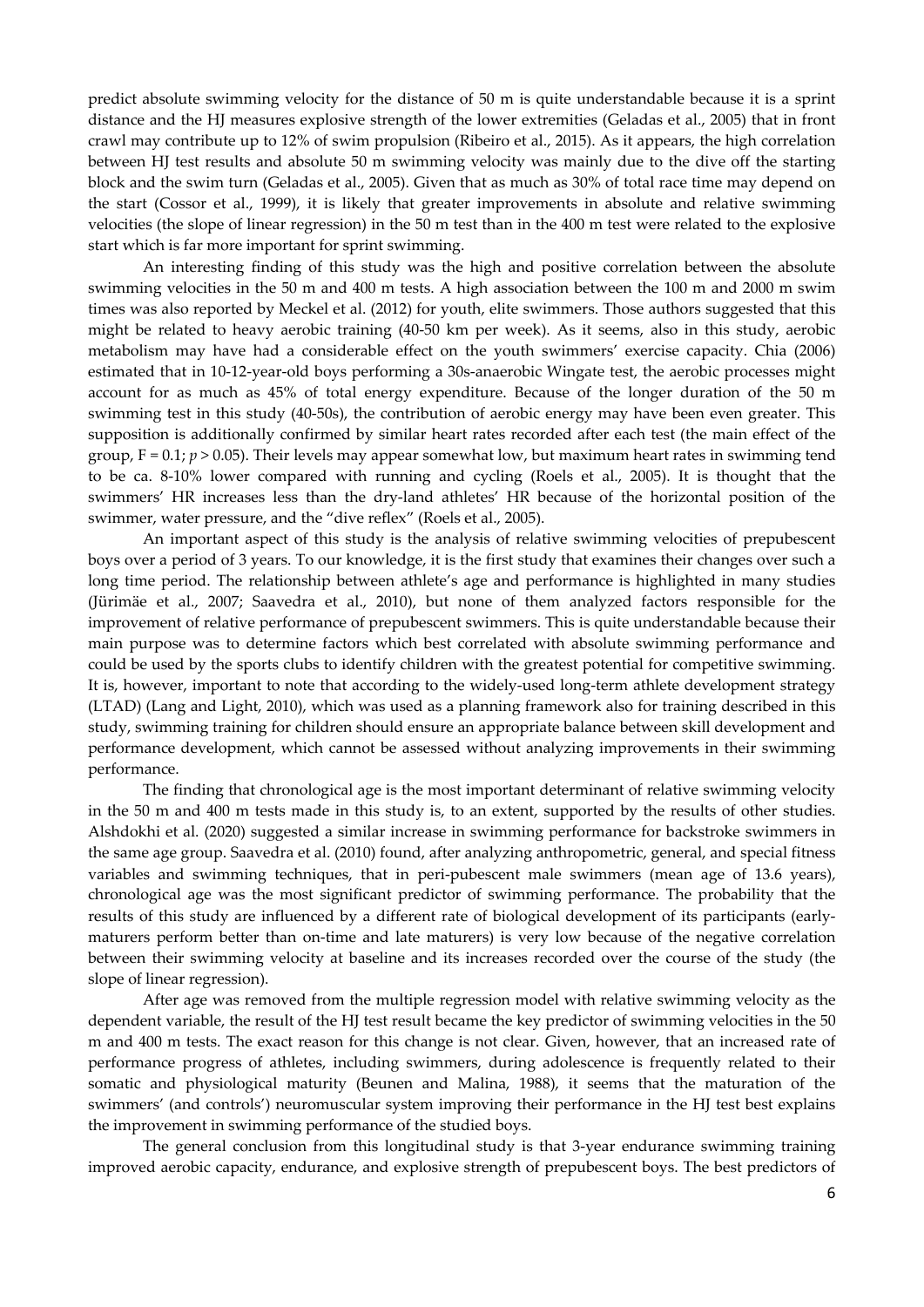their absolute 50 m and 400 m front crawl velocities were the results of the horizontal jump test and the level of VO2max, respectively. The main determinant of the percentage increase in relative swimming velocities for both distances was age and, after it was excluded from analysis, the result of the horizontal jump test. These findings suggest that regardless of prepubescent swimmers' natural abilities and exercise capacity, the main factor determining improvement in their performance is the increase in power and neuromuscular coordination.

# **References**

- Alshdokhi, K., Petersen C., & Clarke, J. (2020). Improvement and variability of adolescent backstroke swimming performance by age. *Frontiers in Sports and Active Living*, 2, 46. https://doi.org/10.3389/fspor.2020.00046
- Alves, A., Marta, C., Neiva, H., Izquierdo, M., & Marques, M. (2018). Concurrent training in prepubertal children: An update. *Journal of Human Sport and Exercise,* 13(3), 682-697. https://doi.org/10.14198/jhse.2018.133.18
- Baquet, G., Van Praagh, E., & Berthoin, S. (2003). Endurance training and aerobic fitness in young people. *Sports Medicine*, 33(15), 1127-1143. https://doi.org/10.2165/00007256-200333150-00004
- Baxter-Jones, A. D. G., & Maffulli, N. (2003). Endurance in young athletes: it can be trained. *British Journal of Sports Medicine*, 37(2), 96–97. https://doi.org/10.1136/bjsm.37.2.96
- Beunen, G., & Malina, R. M. (1988). Growth and physical performance relative to the timing of the adolescent spurt. *Exercise and Sport Sciences Reviews*, 16(1), 503–540.
- Cherouveim, E. D., Botonis, P. G., Koskolou, M. D., & Geladas, N. D. (2013). Effect of gender on maximal breath-hold time. *European Journal of Applied Physiology*, 113(5), 1321-1330. https://doi.org/10.1007/s00421-012-2552-0
- Chia, Y. H. M. (2006). Aerobic energy contribution to maximal exercise in children. *Biology of Sport*, 23(2), 117-125.
- Chwałczyńska, A., Jędrzejewski, G., Socha, M., Jonak, W., & Sobiech, K. A. (2017). Physical fitness of secondary school adolescents in relation to the body weight and the body composition: classification according to World Health Organization. Part I. *The Journal of Sports Medicine and Physical Fitness*, 57(3), 244–251. http://doi.org/10.23736/S0022-4707.16.05664-4.
- Coffey, G. V., & Hawley, J. A. (2017). Concurrent exercise training: do opposites distract? *Journal of Physiology*, 595(9), 2883-2896. https://doi.org/10.1113/JP272270
- Cossor, J.M, Blanksby, B.A., & Elliott, B.C. (1999). The influence of plyometric training on freestyle tumble turn. *Journal of Science and Medicine in Sport*, 2(2), 106-116. https://doi.org/10.1016/s1440-2440(99)80190-x
- Crowley, E., Harrisson, A. J., & Lyons, M. (2018). Dry-land resistance training of elite swimming strength and conditioning coaches. *Journal of Strength and Conditioning Research*, 32(9), 2592-2600. https://doi.org/10.1519/JSC.0000000000002599
- Geladas, N.D., Nassis, G.P. & Pavlicevic, S. (2005). Somatic and physical traits affecting sprint swimming performance in young swimmers. *International Journal of Sports Medicine*, 26(2), 139-144. https://doi.org/10.1055/s-2004-817862
- Jürimäe, J., Haljaste, K., Cicchella, A., Lätt, E., Purge, P., Leppik, A., & Jürimäe, T. (2007). Analysis of swimming performance from physical, physiological, and biomechanical parameters in young swimmers. *Pediatric Exercise Science*, 19(1), 70-81. https://doi.org/110.1123/pes.19.1.70
- Lang, M., & Light, R. (2010). Interpreting and implementing the long term athlete development model: English swimming coaches' views on the (swimming) LTAD in practice. *International Journal of Sports Science and Coaching*, 5(3), 389-402. https://doi.org/10.1260/1747-9541.5.3.389
- Leger, L.A., Mercier, D., Gadoury, C., & Lambert, J. (1988). The multistage 20 meter shuttle run test for aerobic fitness. *Journal of Sports Sciences*, 6(2), 93-101. https://doi.org/10.1080/02640418808729800
- McDonald, J.H. (2014). *Handbook of Biological Statistics, third ed.* Sparky House Publishing, Baltimore, Maryland.
- Meckel, Y., Bishop, D. J., Rabinovich, M., Kaufman, L., Nemet, D., & Eliakim, A. (2012). The relationship between short- and long-distance swimming performance and repeated sprint ability. *Journal of Strength and Conditioning Research*, 26(12), 3426-3431. https://doi.org/10.1519/JSC.0b013e3182473df3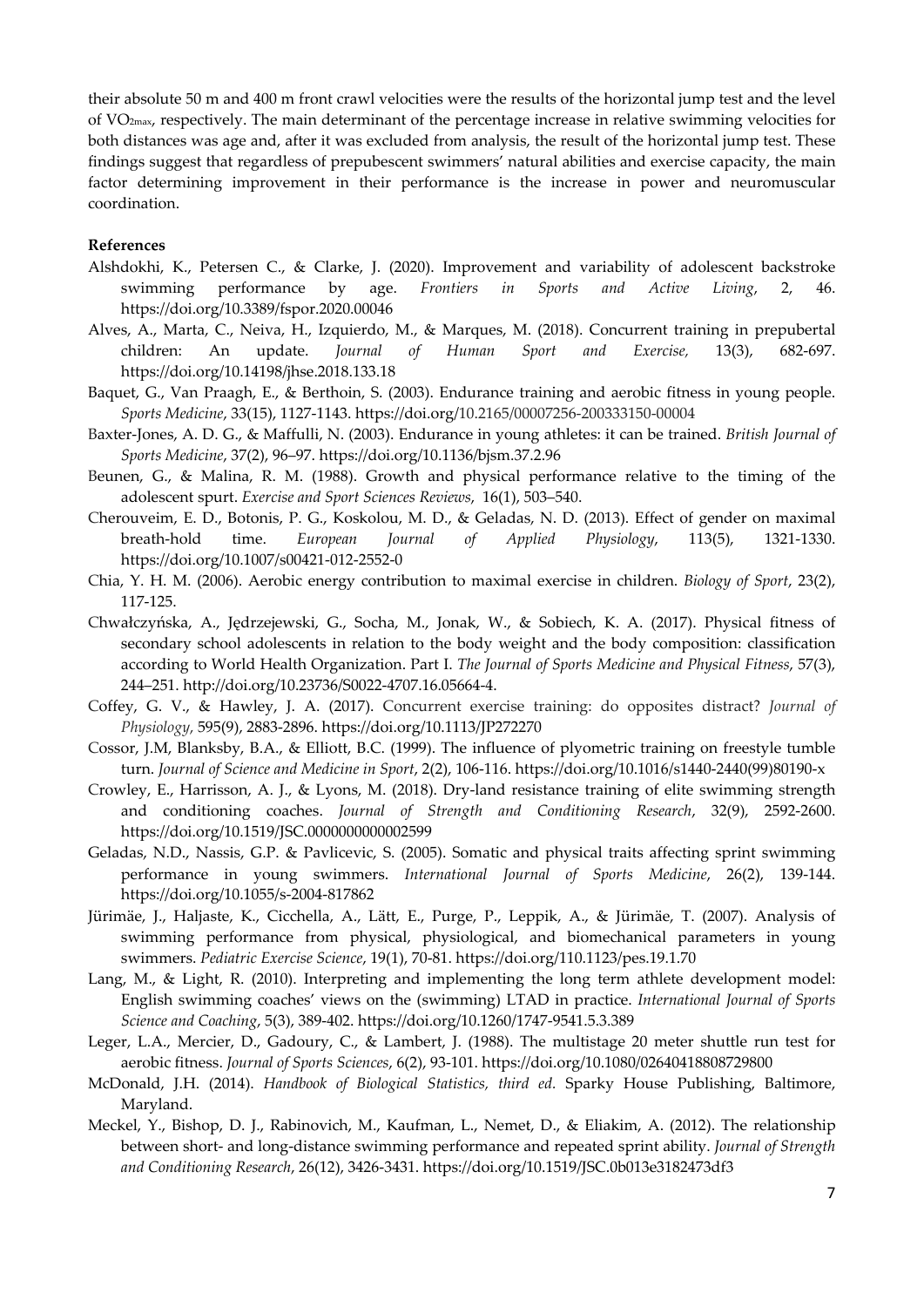- Moore, S. A., McKay, H. A., Macdonald, H., Nettlefold, L., Baxter-Jones, A. D. G., Cameron, N., & Brasher, P. M. A. (2015). Enhancing a somatic maturity prediction model. *Medicine and Science in Sports and Exercise*, 47(8), 1755-1764. https://doi.org/10.1249/MSS.0000000000000588
- Potdevin, F. J., Alberty, M. E., Chevutschi, A., Pelayo, P. & Sidney, M.C. (2011). Effects of a 6-week plyometric training program on performances in pubescent swimmers. *Journal of Strength and Conditioning Research*, 25(1), 80-86. https://doi.org/10.1519/JSC.0b013e3181fef720
- Poujade, B., Hautier, C. A., & Rouard, A. (2002). Determinants of the energy cost of front-crawl swimming in children. *European Journal of Applied Physiology*, 87(1), 1-6. https://doi.org/10.1007/s00421-001-0564-2
- Rejman, M., Tyc, Ł., Kociba, M., Bornikowska, A., Rudnik, D., & Kozieł, S. (2018). Anthropometric predispositions for swimming from the perspective of biomechanics. *Acta of Bioengineering and Biomechanics*, 20(4), 151-159. https://doi.org/10.5277/ABB-01254-2018-03
- Ribeiro, J., Figueiredo, P., Sousa, A., Monteiro, J., Pelarigo, J., Vilas- Boas, J. P., Toussaint, H. M., & Fernandes, R. F. (2015). VO2 kinetics and metabolic contributions during full and upper body extreme swimming intensity. *European Journal of Applied Physiology*, 115(5), 1117-1124. https://doi.org/10.1007/s00421-014-3093-5
- Roelofs, E. J., Smith-Ryan, A. E., Trexler, E. T., & Hirsch, K. R. (2017). Seasonal effects on body composition, muscle characteristics, and performance of collegiate swimmers and divers. *Journal of Athletic Training*, 52(1), 45-50. https://doi.org/10.4085/1062-6050-51.12.26
- Roels, B., Schmitt, L., Libicz, S., Bentley, D., Richalet, J.-P., & Millet, G. (2005). Specificity of VO2max and the ventilator threshold in free swimming and cycle ergometry: comparison between triathletes and swimmers. *British Journal of Sports Medicine*, 39(12), 965–968. https://doi.org/10.1136/bjsm.2005.020404
- Saavedra, J. M., Escalante, Y., Rodriguez, F.A. (2010). A multivariate analysis of performance in young swimmers. *Pediatric Exercise Science*, 22(1), 135-151. https://doi.org/10.1123/pes.22.1.135
- Skinner, J. S., Jaskólski, A, Jaskólska, A,, Krasnoff, J., Gagnon, J., Leon, A. S., Rao, D. C., Wilmore, J. H., Bouchard, C. & HERITAGE Family Study. (2001). Age, sex, race, initial fitness, and response to training: the HERITAGE Family Study. *Journal of Applied Physiology*, 90(5), 1770–1776. https://doi.org/10.1152/jappl.2001.90.5.1770
- Slaughter, M. H., Lohman, T. G., Boileau, R. A., Horswill, C. A., Stillman, R. J., Van Loan, M. D., & Bemben, D. A. (1988). Skinfold equations for estimation of body fatness in children and youth. *Human Biology*, 60(5), 709-723.
- Sousa, M., Vilas-Boas, J. P., & Fernandes, R. J. (2012). Is the critical velocity test a good tool for aerobic assessment of children swimmers? *The Open Sports Science Journal*, 5, 125-129. https://doi.org/10.2174/1875399X01205010125
- Stricker, P. R., Faigenbaum, A. D., McCambridge, T. M., COUNCIL ON SPORTS MEDICINE AND FITNESS. (2020). Resistance training for children and adolescents. *Pediatrics*, 145(6), e20201011. https://doi.org/10.1542/peds.2020-1011
- Trembach, N., & Zabolotskikh, I. (2017). Breath-holding test in evaluation of peripheral chemoreflex sensitivity in healthy subjects. *Respiratory Physiology & Neurobiology*, 235, 79-82. https://doi.org/10.1016/j.resp.2016.10.005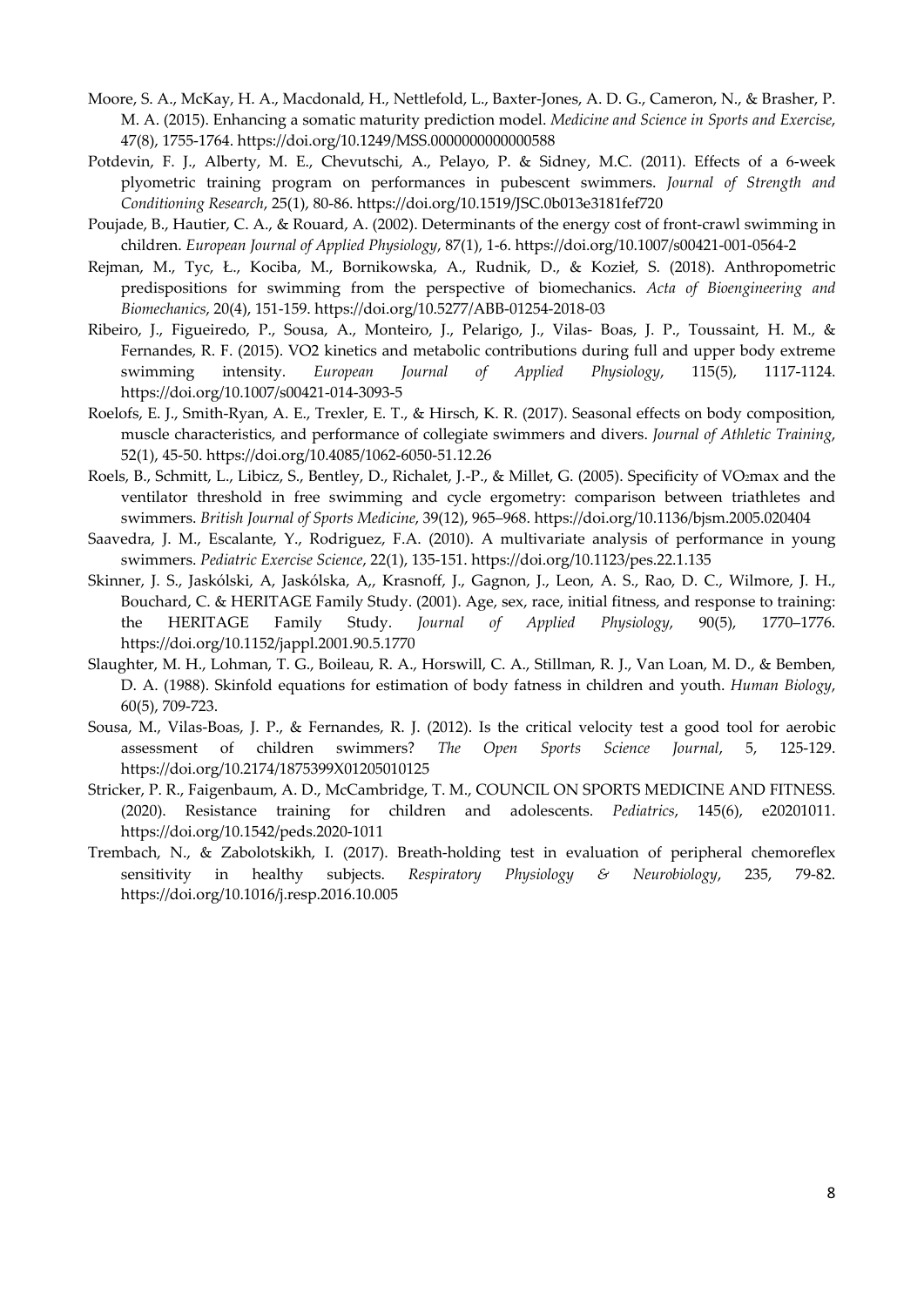**Table 1. Arithmetic means (±SD) or medians (IQR) of the analyzed variables in the control group (con; n = 18) and the experimental group (swim; n = 21) calculated from successive measurements and the results of two-way ANOVA with repeated measures.** 

| Variable                                                            |      |                      |                       |                          | Measurement                         |                                |                                      | F for     | F for     | F for       |
|---------------------------------------------------------------------|------|----------------------|-----------------------|--------------------------|-------------------------------------|--------------------------------|--------------------------------------|-----------|-----------|-------------|
|                                                                     |      | $\,1\,$              | $\sqrt{2}$            | 3                        | $\overline{4}$                      | 5                              | 6                                    | group     | time      | interaction |
| age<br>[years]                                                      | con  | 10.472<br>±0.299     | $10.940***$<br>±0.282 | 11.419***<br>±0,286      | 11.898***<br>±0.284                 | 12.366***<br>±0.297            | 12.887***<br>±0.283                  | 1.1       | 14937.9   | 1.6         |
|                                                                     | swim | 10.541<br>±0.294     | 11.047***<br>±0.287   | 11.505***<br>$\pm 0.300$ | 12.003***<br>±0.280                 | 12.489***<br>±0.301            | 12.980***<br>±0.304                  | n.s.      | p < 0.001 | n.s.        |
| MO<br>[years]                                                       | con  | $-2.524$<br>±0.197   | $-2.183***$<br>±0.194 | $-1.867***$<br>±0.204    | $-1.458***$<br>±0.221               | $-1.034***$<br>±0.276          | $-0.535***$<br>±0.322                | 0.4       | 2789.7    | $1.8\,$     |
|                                                                     | swim | $-2.577$<br>±0.311   | $-2.216***$<br>±0.327 | $-1.911***$<br>±0.353    | $-1.498***$<br>±0.364               | $-1.119***$<br>±0.385          | $-0.666$ ***<br>±0.416               | n.s.      | p < 0.001 | n.s.        |
| body mass<br>[kg]                                                   | con  | 37.706<br>±8.263     | 39.400**<br>±8.040    | 41.406**<br>±9.315       | 41.350***<br>(13.700)               | 46.706**<br>±11.594            | 50.300***<br>±11.723                 | 3.5       | 177.7     | 1.3         |
|                                                                     | swim | 34.267<br>±5.747     | 34.200**<br>(6.600)   | 36.414<br>±5.892         | 38.486***<br>±5.959                 | 41.019**<br>±7.240             | 44.076***<br>±7.661                  | n.s.      | p < 0.001 | n.s.        |
| body height<br>[m]                                                  | con  | 1.448<br>$\pm 0.039$ | 1.472***<br>±0.037    | 1.487**<br>±0.037        | $1.522***$<br>±0.047                | 1.559**<br>±0.054              | $1.604***$<br>±0.065                 | 2.3       | 445.1     | 2.1         |
|                                                                     | swim | 1.424<br>±0.063      | 1.449**<br>±0.066     | $1.465**$<br>±0.067      | 1.499***<br>±0.068                  | $1.525***$<br>±0.069           | 1.564***<br>±0.073                   | n.s.      | p < 0.001 | n.s.        |
| BMI<br>[ $kg·m²$ ]                                                  | con  | 17.898<br>±3.337     | 17.720<br>(3.292)     | 18.665<br>±3.776         | 17.660<br>(4.405)                   | 19.100<br>±4.090               | 19.452<br>±3.813                     | 2.2       | 16.3      | $1.5\,$     |
|                                                                     | swim | 16.846<br>±2.121     | 16.964<br>±2.128      | 16.939<br>±2.187         | 17.084<br>±2.041                    | 17.580*<br>±2.371              | 17.938<br>±2.225                     | n.s.      | p < 0.001 | n.s.        |
| body FAT<br>[%]                                                     | con  | 17.871<br>±6.191     | 19.459<br>±7.331      | 20.925<br>±8.780         | 21.904<br>±8.749                    | 21.940<br>±10.276              | 22.846<br>±8.924                     | 1.5       | 5.4       | 3.0         |
|                                                                     | swim | 15.725<br>(7.805)    | 17.193<br>±6.535      | 17.908<br>±6.562         | 15.543<br>(7.970)                   | 14.899<br>(8.803)              | 17.659<br>±6.749                     | n.s.      | p < 0.001 | p < 0.05    |
| $HR_{rest}$<br>[beats·min-1]                                        | con  | 84.000<br>±8.568     | 82.222<br>±7.788      | 83.556<br>±9.294         | 83.111<br>±6.936                    | 84.000<br>(8.000)              | 83.333<br>±5.531                     | $0.7\,$   | 1.9       | 2.5         |
|                                                                     | swim | 86.857<br>±6.215     | 88.000<br>(4.000)     | 88.000<br>(8.000)        | 84.000<br>(0.000)                   | 84.000<br>(4.000)              | 81.905<br>±5.309                     | n.s.      | n.s.      | p < 0.05    |
| VC                                                                  | con  | 2.082<br>±0.338      | 2.157<br>±0.372       | 2.197<br>±0.328          | 2.197<br>±0.351                     | 2.212<br>±0.342                | 2.218<br>±0.351                      | 3.8       | 36.1      | 13.8        |
|                                                                     | swim | 2.066<br>±0.377      | $2.205*$<br>±0.325    | 2.359**<br>±0.337        | 2.480**<br>±0.300                   | 2.537<br>±0.295                | 2.588<br>±0.296                      | n.s.      | p < 0.001 | p < 0.001   |
| FEV1                                                                | con  | 1.677<br>±0.402      | 1.647<br>±0.385       | 1.678<br>±0.423          | 1.673<br>$\pm 0.458$                | 1.677<br>±0.430                | 1.656<br>±0.410                      | $0.1\,$   | 3.8       | 4.5         |
|                                                                     | swim | 1.606<br>±0.387      | 1.653<br>±0.322       | 1.658<br>±0.323          | 1.700<br>±0.340                     | 1.748<br>±0.316                | 1.807<br>±0.308                      | n.s.      | p < 0.01  | p < 0.001   |
| BHT<br>$[s]$                                                        | con  | 38.720<br>±11.181    | 38.936<br>±9.682      | 36.913<br>±11.033        | 37.050<br>±11.988                   | 37.338<br>±10.929              | 38.867<br>±10.810                    | 44.4      | 14.9      | 16.3        |
|                                                                     | swim | 49.209<br>±14.491    | 51.697<br>±12.823     | 56.498<br>±13.921        | $66.127***$ <sup>a</sup><br>±17.302 | 69.972 <sup>a</sup><br>±15.358 | 74.199 <sup>aa</sup><br>$\pm 14.533$ | p < 0.001 | p < 0.001 | p < 0.001   |
| ASE                                                                 | con  | 32.076<br>±13.404    | 32.382<br>±12.171     | 31.177<br>±12.601        | 31.272<br>±13.445                   | 26.095<br>(11.638)             | 29.385<br>(9.180)                    | 9.2       | 2.8       | 7.8         |
|                                                                     | swim | 40.838<br>±18.640    | 41.700<br>±16.232     | 39.520<br>±12.803        | 43.360<br>±14.178                   | 49.741*<br>±16.161             | 52.494<br>±15.602                    | p < 0.01  | p < 0.05  | p < 0.001   |
| VO <sub>2</sub> max<br>$[ml$ ·kg <sup>-1</sup> ·min <sup>-1</sup> ] | con  | 42.804<br>±2.823     | 44.268<br>±3.506      | 45.351<br>±4.963         | 45.050<br>±5.068                    | 47.490<br>(8.155)              | 47.163<br>(6.987)                    | 9.7       | 13.5      | $6.0\,$     |
|                                                                     | swim | 46.444<br>±4.143     | 46.935<br>±4.737      | 48.702<br>±6.728         | 48.983<br>±5.973                    | 51.917***<br>±6.257            | 54.236<br>(10.162)                   | p < 0.01  | p < 0.001 | p < 0.001   |
| ΗJ<br>[m]                                                           | con  | 1.454<br>±0.191      | 1.483<br>±0.219       | 1.499<br>±0.281          | $1.650***$<br>±0.197                | 1.690<br>±0.203                | 1.775<br>(0.163)                     | $8.1\,$   | 71.7      | 7.0         |
|                                                                     | swim | 1.455<br>±0.189      | $1.670***$<br>(0.190) | $1.743**$<br>±0.130      | 1.798<br>±0.170                     | 1.867<br>±0.161                | 1.911<br>±0.135                      | p < 0.01  | p < 0.001 | p < 0.001   |

*\* - significantly different from the preceding measurement (\* - p < 0.05; \*\* - p < 0.01; \*\*\* - p < 0.001)*  <sup>*a*</sup> – significantly different from the controls' result at the same measurement (<sup>*a*</sup> – *p* < 0.05; <sup>*aa*</sup> – *p* < 0.01; <sup>*aaa*</sup> – *p* < 0.001) *Abbreviations: MO - maturity offset; BMI - body mass index; HRrest - resting heart rate; VC - vital capacity; FEV1 forced expiratory volume in the 1 s; BHT - breath hold time; ASE - abdominal strength endurance; VO2max - maximum oxygen uptake; HJ - horizontal jump*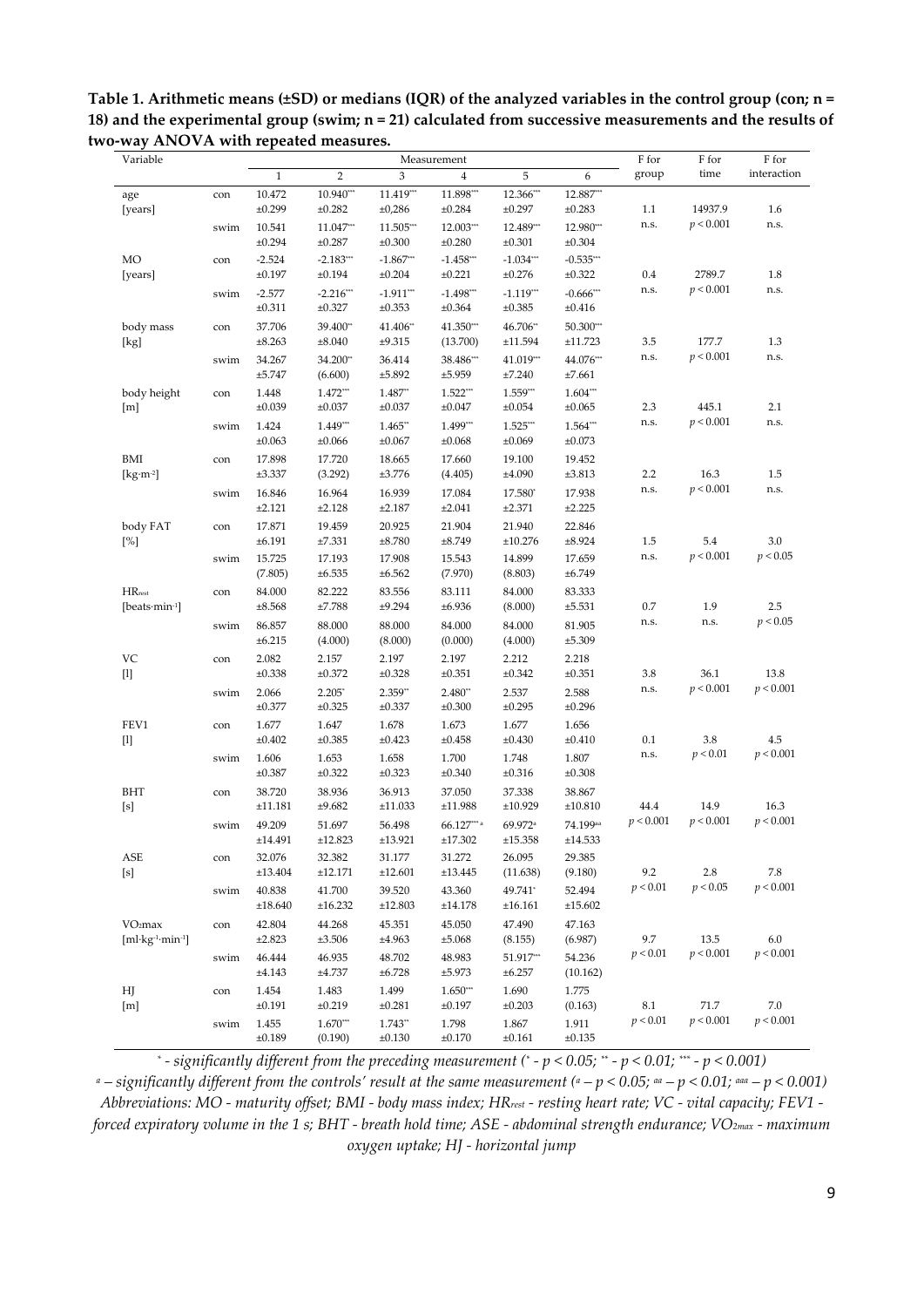**Table 2. Absolute swimming velocity (m∙s-1) and relative swimming velocity (% of baseline velocity) recorded for swimmers (n = 21) during the tests, the heart rate measured immediately after the test (HR test), and the slope of linear regression.** 

|                 |                   | ັ           |                 |               |                |                 |             |           |             |
|-----------------|-------------------|-------------|-----------------|---------------|----------------|-----------------|-------------|-----------|-------------|
| Distance        |                   | measurement |                 |               |                |                 |             |           | slope       |
|                 |                   |             | 2               | 3             | 4              | 5               | 6           |           |             |
|                 | absolute          | $0.911$ aaa | $1.012$ *** aaa | $1.076$ * aaa | $1.138$ * aaa  | $1.243$ ** aaa  | 1.297 aaa   | 47.7      | $0.088$ aaa |
|                 | $[m\cdot s^{-1}]$ | ±0.246      | ±0.212          | ±0.210        | ±0.184         | ±0.168          | (0.324)     | p < 0.001 | (0.069)     |
| 50 <sub>m</sub> | relative          | 100.000     | 110.759 aa      | 116.936**     | $130.167$ ** a | 137.637 *** aaa | 142.052 aaa | 46.0      | $8.661$ aa  |
|                 | [%]               |             | (14.137)        | (19.724)      | ±24.139        | (46.715)        | (46.615)    | p < 0.001 | (10.244)    |
|                 | $HR_{test}$       | 159.048     | 160,000         | 163.429 *     | 165.429        | 165.333         | 164.857 aa  | 6.1       |             |
|                 | $[beat·min-1]$    | ±12.209     | ±14.241         | ±16.470       | ±14.821        | ±14.783         | ±11.182     | p < 0.001 |             |
|                 | absolute          | 0.653       | $0.699**$       | $0.766$ ***   | 0.784          | 0.800           | 0.822       | 33.3      | 0.033       |
|                 | $[m·s-1]$         | ±0.190      | ±0.175          | ±0.182        | ±0.156         | ±0.141          | ±0.142      | p < 0.001 | ±0.022      |
| 400             | relative          | 100.000     | 105.039         | 113.885***    | 119.537        | 125.387         | 129.107     | 18.9      | 5.926       |
| m               | [%]               |             | (9.932)         | (18.483)      | (16.274)       | (20.475)        | (18.073)    | p < 0.001 | (3.977)     |
|                 | $HR_{test}$       | 168,000     | 161.524         | 166,000       | 162.381        | 161.524         | 158.476     | 2.0       |             |
|                 | $[beat·min-1]$    | (20.000)    | ±10,600         | (16.000)      | ±9.308         | ±9.075          | ±8.623      | n.s.      |             |

*\* - significantly different from the preceding measurement (\* - p < 0.05; \*\* - p < 0.01; \*\*\* - p < 0.001) a – a comparison between the 50 m and 400 m tests (a – p < 0.05; aa – p < 0.01; aaa – p < 0.001)* 

**Table 3. Pearson's correlation coefficients between absolute 50 m and 400 m front crawl velocities and selected biological variables (n = 126) with adjustments for the false discovery rate of 0.1.** 

| Variable                         |                           | 50 m swimming velocity - absolute | variable                                  | 400m swimming velocity - absolute | Benjamini-             |       |
|----------------------------------|---------------------------|-----------------------------------|-------------------------------------------|-----------------------------------|------------------------|-------|
|                                  | values $[m \cdot s^{-1}]$ |                                   |                                           | values $[m \cdot s^{-1}]$         | Hochberg critical      |       |
|                                  | $\mathbf r$               | $\boldsymbol{p}$                  |                                           | $\mathbf{r}$                      | p                      | value |
| HJ[m]                            | 0.623                     | $6.667 \cdot 10^{-15}$            | VO <sub>2</sub> max                       | 0.578                             | $1.449 \cdot 10^{-12}$ | 0.008 |
|                                  |                           | significant                       | [ml·min <sup>-1</sup> ·kg <sup>-1</sup> ] |                                   | significant            |       |
| VC [1]                           | 0.609                     | $3.770 \cdot 10^{-14}$            | <b>VC</b> [1]                             | 0.502                             | $2.076 \cdot 10^{-9}$  | 0.017 |
|                                  |                           | significant                       |                                           |                                   | significant            |       |
| body height [m]                  | 0.559                     | $1.017 \cdot 10^{-11}$            | HJ[m]                                     | 0.424                             | $7.449 \cdot 10^{-7}$  | 0.025 |
|                                  |                           | significant                       |                                           |                                   | significant            |       |
| age [years]                      | 0.541                     | $6.447 \cdot 10^{-11}$            | body height [m]                           | 0.414                             | $1.466 \cdot 10^{-6}$  | 0.033 |
|                                  |                           | significant                       |                                           |                                   | significant            |       |
| body mass [kg]                   | 0.536                     | $9.931 \cdot 10^{-11}$            | ASE[s]                                    | 0.406                             | $2.325 \cdot 10^{-6}$  | 0.042 |
|                                  |                           | significant                       |                                           |                                   | significant            |       |
| BHT[s]                           | 0.484                     | $9.727 \cdot 10^{-9}$             | BHT[s]                                    | 0.387                             | $7.511 \cdot 10^{-6}$  | 0.050 |
|                                  |                           | significant                       |                                           |                                   | significant            |       |
| VO <sub>2max</sub>               | 0.448                     | $1.485 \cdot 10^{-7}$             | body mass [kg]                            | 0.352                             | $5.376 \cdot 10^{-5}$  | 0.058 |
| $[ml·min-1·kg-1]$                |                           | significant                       |                                           |                                   | significant            |       |
| HR <sub>rest</sub> [beats·min-1] | $-0.426$                  | $6.433 \cdot 10^{-7}$             | HR <sub>rest</sub> [beats·min-1]          | $-0.331$                          | $1.502 \cdot 10^{-4}$  | 0.067 |
|                                  |                           | significant                       |                                           |                                   | significant            |       |
| ASE[s]                           | 0.327                     | $1.863 \cdot 10^{4}$              | age [years]                               | 0.321                             | $2.442 \cdot 10^{-4}$  | 0.075 |
|                                  |                           | significant                       |                                           |                                   | significant            |       |
| BMI [kg·m <sup>2</sup> ]         | 0.278                     | $1.630 \cdot 10^{-3}$             | <b>FEV1 [1]</b>                           | 0.223                             | $1.211 \cdot 10^{-2}$  | 0.083 |
|                                  |                           | significant                       |                                           |                                   | significant            |       |
| <b>FEV1</b> [1]                  | 0.254                     | $4.086 \cdot 10^{-3}$             | BMI [ $kg·m²$ ]                           | 0.141                             | $1.154 \cdot 10^{-.1}$ | 0.092 |
|                                  |                           | significant                       |                                           |                                   | n.s.                   |       |
| body fat [%]                     | 0.029                     | $7.471 \cdot 10^{-1}$             | body fat [%]                              | $-0.022$                          | $8.082 \cdot 10^{-1}$  | 0.100 |
|                                  |                           | n.s.                              |                                           |                                   | n.s.                   |       |

*For abbreviations: see Table 1*